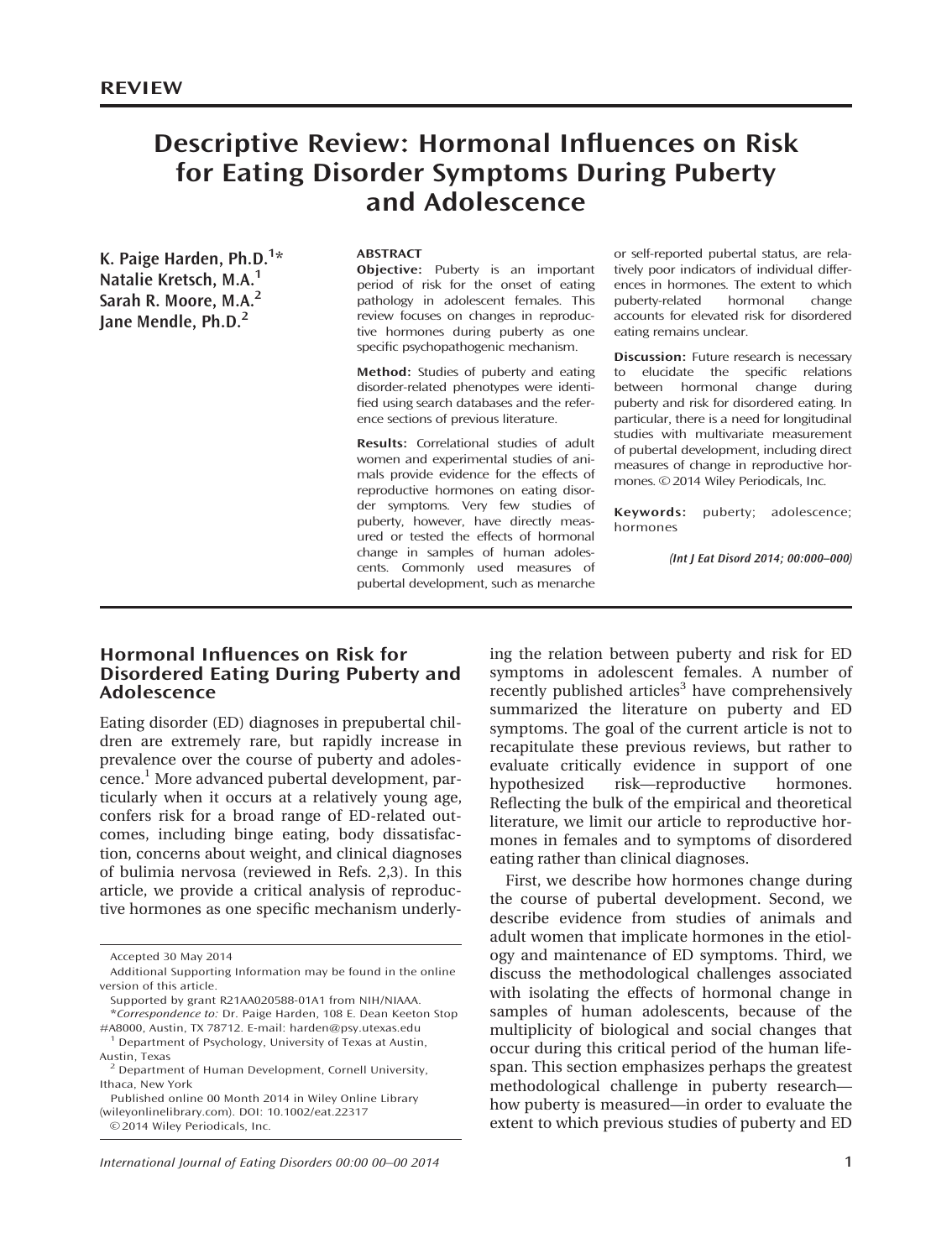symptoms have captured hormonal development. Finally, we provide recommendations for future research interested in testing reproductive hormones as a specific risk factor for the development of ED symptoms.

# Hormonal Changes of Puberty

Puberty is a complex biopsychosocial process that involves changes in both adrenal and gonadal hormones. During adrenarche, the adrenal cortex increases secretion of androgens: dehydroepiandrosterone (DHEA), DHEA-sulfate (DHEAS), and testosterone. For girls, the increase of adrenal androgens drives the earliest physical changes of puberty, including pubic hair growth, skin changes, and acceleration of growth in height. Gonadal puberty is initiated by activation of the hypothalamic-pituitary-gonadal (HPG) axis, resulting in production of ovarian hormones, the most important of which are progesterone and estradiol. Median serum concentrations of estradiol are approximately nine times higher in adolescence than in childhood. Small amounts of testosterone, although typically conceptualized as a "male" hormone, are also produced in the ovaries; in girls, testosterone levels approximately double across the course of pubertal development. In addition to increases in average circulating concentrations, the cyclical variation in reproductive hormones (LH, FSH, progesterone, and estradiol) necessary for ovulation and menstruation is established over the course of puberty.

The changes of puberty—such as adrenarche and menarche—occur at variable ages. Thus female puberty involves durable increases in the overall circulating levels of multiple reproductive hormones, precipitates new fluctuations in hormones due to menstrual cycle variation, and introduces new individual differences, as females can differ in both the relative timing of these hormonal events and in their ultimate levels. The key question, then, is how these hormonal changes are linked to the rising prevalence of—and emergence of individual differences in—clinical and subclinical eating pathology.

# Evidence for Importance of Reproductive Hormones from Non-Pubertal Samples

Discriminating the effects of reproductive hormones (or of any one mechanism) on the development of ED is complicated by the complexity of the pubertal transition. Puberty involves multiple, interconnected changes—not just in hormones but also in body, brain, cognition, affect, selfperception, and social relationships. Indeed, the developmental and clinical literatures have largely emphasized the unique social challenges accompanying pubertal development.<sup>4</sup> Girls, particularly those who mature at relatively young ages, may contend with unwanted sexual attention, compare their changing bodies with thin ideals, or face difficulties getting along with peers who have not developed in a comparable way. Given the difficulty of separating these social mechanisms of risk from the effects of hormonal change, it is perhaps not surprising that the strongest evidence for the effects of reproductive hormones on eating- and ED-related outcomes comes from studies that are not about pubertal girls. Specifically, three lines of research from experimental studies of animals and correlational studies of adult (postpubertal) women provide convincing evidence for the importance of reproductive hormones in the etiology of ED.

First, experimental research with animals confirms the importance of reproductive hormones for the regulation of normal feeding and weight. $5.6$ Estrogen has both tonic and cyclic inhibitory effects on food intake. Removing the ovaries of adult female rats (ovariectomy) increases meal size and thus overall food intake, an effect that can be reversed by estradiol treatment.<sup>5</sup> Female rats' eating also varies with the estrus cycle; they eat the least amount of food just after estrogen peaks.<sup>5</sup> Interestingly, the effects of estradiol appear to depend on pubertal maturation, as administration of estradiol does not inhibit eating in prepubertal rats.<sup>5</sup> In contrast, ovariectomized rats do not show any change in food intake when administered progesterone alone; rather, progesterone antagonizes the effects of estrogen.

Comparatively fewer animal studies have examined disordered eating, but the few extant studies suggest that the inhibitory effects of estrogen may be disrupted by binge eating patterns. Research using an animal model of binge eating, in which rats are given brief intermittent access to high-fat food, found that administration of estrogen initially inhibits binge eating in ovariectomized rats,<sup>7</sup> but these effects are attenuated as binge-eating patterns are established.<sup>8</sup> Similarly, an individual differences model of binge-eating in rats found that binge eating proneness (BEP, defined as high consumption of high-fat food) emerged during mid-puberty in a sample of female rats.<sup>9</sup> However, adult rats identified as high in BEP continue to eat more high-fat food than binge-eating resistant rats even after ovariectomy.<sup>10</sup>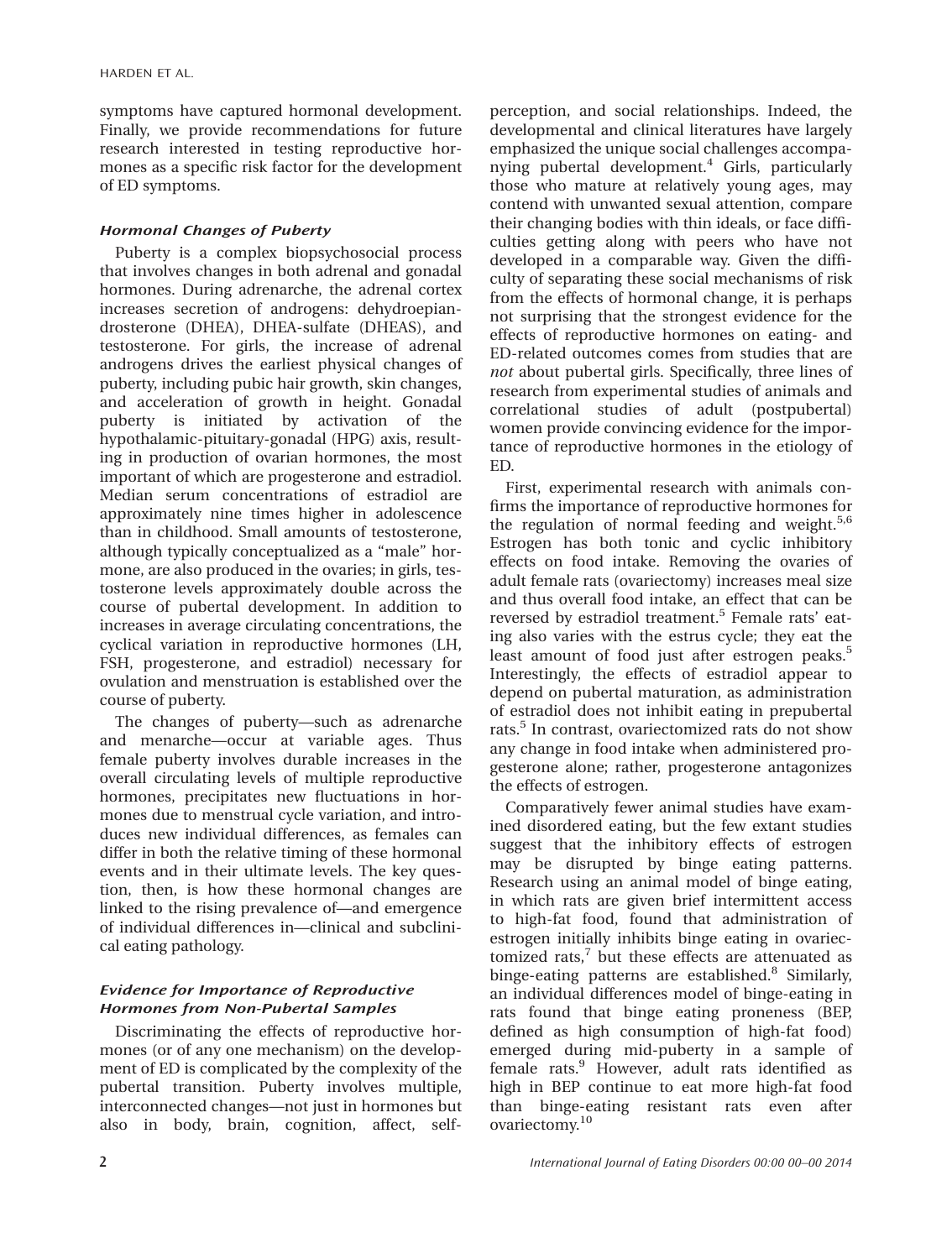Figure 1 Measurement of puberty in studies of ED symptoms. PDS, Pubertal Development Scale; Tanner (self/mother), Tanner staging based on maternal or self-report; Tanner (exam), Tanner staging based on physical exam; Age at Men, Age at menarche; Men Status, Menarcheal status; Hormone, Hormonal concentrations from blood or saliva. For complete listing of identified studies, please see Table 1 in the Online Supporting Information. Studies may measure puberty using more than one method, therefore the sum of the percentages exceeds 100%.



Second, correlational studies in adult women have linked intraindividual variation in reproductive hormones to eating behaviors. In clinical samples of women with bulimia nervosa $11$  and in nonclinical samples, $12,13$  changes in estradiol and progesterone over the menstrual cycle interact to predict within-individual changes in binge eating. Specifically, binge eating is elevated with both estradiol and progesterone are elevated. This interaction effect that may be due to progesterone's antagonistic effects on estrogen, as the lowest levels of binge eating were seen when estradiol with high but progesterone was low. Menstrual cycle changes in estradiol and progesterone have also been linked with body dissatisfaction and drive for thinness. $14$  Finally, associations between intraindividual variability in ovarian hormones and dysregulated eating differ for women with a history of clinically-significant binge eating episodes.<sup>15</sup> Among women with no history of binge-eating episodes, the estradiol  $\times$ progesterone interaction described above was observed, with higher levels of dysregulated eating when both progesterone and estradiol were high. In contrast, a main effect of low estradiol on dysregulated eating was observed among women with a history of binge-eating episodes (including women with a lifetime history of bulimia nervosa or binge ED), an effect that was amplified by low levels of progesterone.

Third, genetic research has identified associations between EDs and hormone-related genetic polymorphisms. Specifically, polymorphisms in ESR1 and ESR2—which code for the estrogen receptors  $ER\alpha$  and  $ER\beta$ , respectively—have been linked in some studies with bulimia nervosa and anorexia nervosa.<sup>16</sup> Moreover, a single study reported an association between anorexia nervosa and a polymorphism in the CCK gene, which codes for cholecystokinin. $17$  Cholecystokinin is peptide hormone produced in the small intestine that serves as a peripheral satiety signal, and the CCK satiety signal is a key mechanism mediating the effects of estradiol on food intake.<sup>5</sup> Lastly, variants of LEP, which codes for the production of leptin and plays a role in food intake and satiety, have been correlated with ages of menarche and menopause, and duration of menstrual cycles.<sup>18</sup> It should be noted, however, that genetic research on EDs, like other complex behavioral phenotypes, has been plagued by frequent failures to replicate associations. The failure to identify all the specific polymorphisms underlying genetic influence on EDs (the "missing heritability" problem) may be due to low statistical power, the effects of rare genetic variants, and gene  $\times$  gene or gene  $\times$  environment interactions.<sup>19</sup>

# Method

In light of the evidence of the effects of reproductive hormones on eating, we now turn to studies of how these processes play out in pubertal or adolescent human females. We identified peer-reviewed studies of puberty and ED-related symptoms using electronic search of online databases, including Google Scholar, PubMed, and PsycInfo. Search terms reflecting pubertal development and pubertal hormones (e.g., menarche, pubertal timing, estradiol, and progesterone) were crossed with terms reflecting disordered eating (e.g., anorexia nervosa, binge eating, weight concerns, and body image). In addition, reference sections of previous literature reviews were checked. This review includes studies published through May 2014.

## Results

For a complete summary of the extant studies on human pubertal development and ED-related outcomes, please see Table 1 in the Online Supporting Information. As illustrated in Figure 1, the most common measures of pubertal development (see "How Puberty is Measured" in Table 1 of the Online Supporting Information) are (1) the Pubertal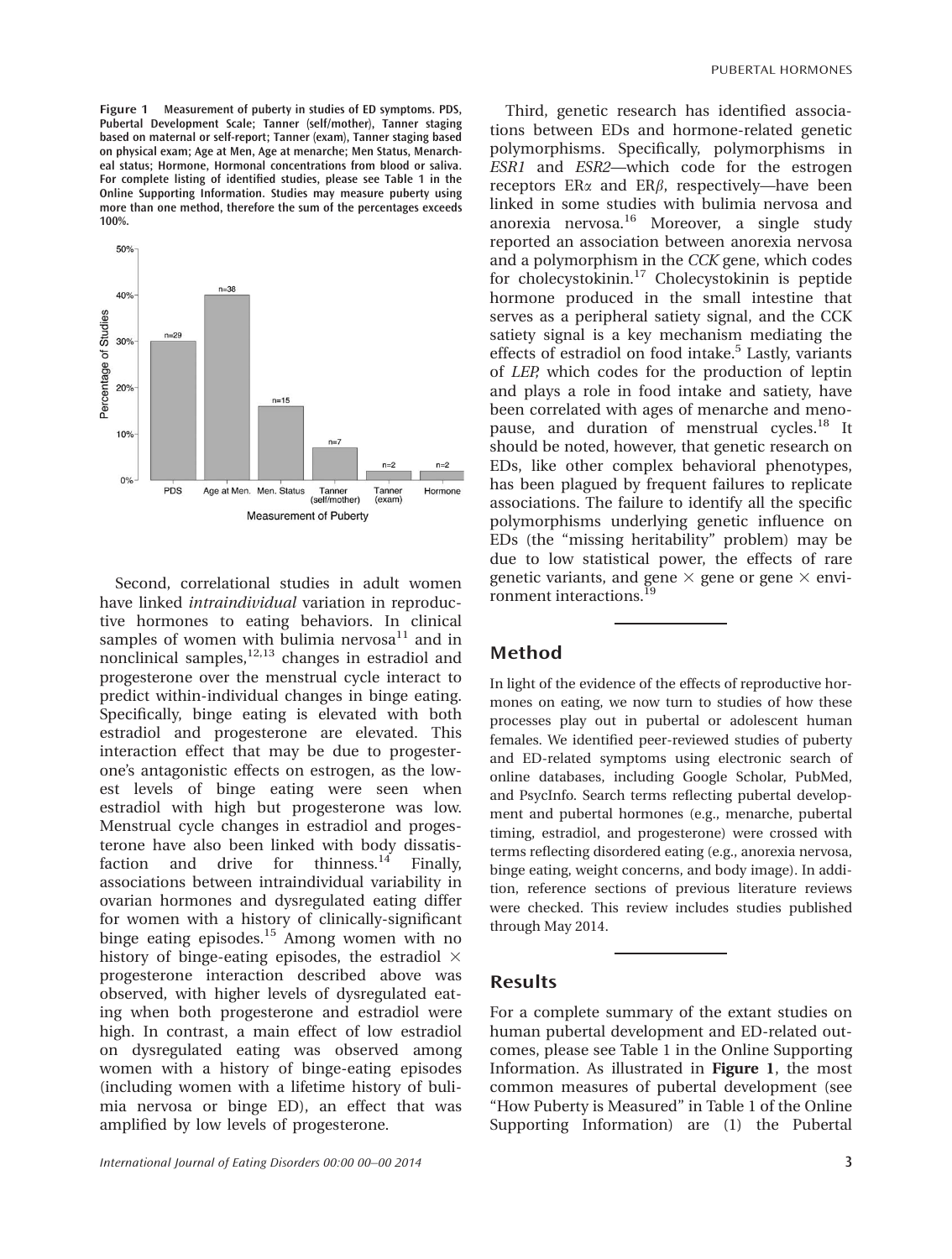Development Scale, $^{20}$  used in 29 (30%) of studies, (2) menarche, either age at menarche (used in 38 [40%] of studies) or menarcheal status (used in 15 [16%] of studies), and (3) Tanner staging, either based on self- or maternal-report (used in 7 [7%] of studies) or based on physical examination (used in 2 [2%] of studies). Less than 25% ( $n = 22$ ) of studies are longitudinal.

In the following sections, we consider the theoretical implications of these methodological details. Specifically, we describe two issues that preclude any straightforward interpretation of the association between puberty and risk for ED symptoms in term of hormonal processes. First, many studies have not disentangled the effects of pubertal status from pubertal timing, a distinction that is important for understanding the extent to which hormones can explain individual differences in ED risk beyond the period of pubertal change. Second, very few studies of pubertal development have incorporated direct measures of reproductive hormones, and, as we describe, commonly used measures of pubertal development (e.g., age at menarche, self-reported bodily changes) have poor correspondence with individual differences in hormones.

# Advanced Pubertal Status Versus Early Pubertal Timing

Studies examining the role of puberty in psychopathology commonly compare children or adolescents who vary in their pubertal status—or level of development at a given point in time. In the simplest design, pubertal status studies compare girls who are either pre- or postmenarche. But a more common—and nuanced—method of differentiating pubertal status is according to the Tanner system.<sup>21</sup> Tanner Stages divide observable changes in breast and pubic hair development into a progression ranging from 1 (prepubertal or child-like) to 5 (reproductively mature or adult-like). Thus, in early childhood and in adulthood, everyone has the same pubertal status (excepting individuals with rare medical disorders). There is population variability in pubertal status only during the years when adolescents are undergoing the changes of puberty.

An effect of advanced pubertal status on ED risk implies that the process of becoming reproductively mature increases the likelihood of eating pathology. As later-maturing girls "catch up" to their early-maturing peers, their risk for EDs follows the same parallel curve, just a few months to years later. Because puberty is a universal transition, pubertal status effects can explain population-level mean differences, such as why adult women have higher ED prevalence than children, but differences in pubertal status cannot explain individual differences in disordered eating beyond adolescence, except as moderators of other individual difference factors, such as genes.

In contrast, *pubertal timing* refers to individual differences in when an individual experiences the changes of puberty. Pubertal timing is typically measured in terms of a girl's age when she experiences a discrete transition (most commonly, age at menarche) or by how developed she is at a particular age as compared to other girls her age. A pubertal timing effect implies that experiencing the changes of puberty at an earlier age confers greater vulnerability than experiencing the same changes at a later age. Consequently, as later-maturing girls "catch up" in terms of their physical development, their risk for EDs will not catch up. Because pubertal timing is an individual difference, rather than a universal transition (everyone goes through puberty, but not everyone goes through puberty early), pubertal timing effects can explain individual differences in ED risk beyond adolescence. Cross-sectional data at a single point in time during adolescence are ambiguous regarding whether observed differences in ED risk represent the effects of status versus timing; in an agehomogenous sample, timing and status are confounded. Ideally, discriminating between timing and status effects requires observing individuals beyond the end of the pubertal transition.

An additional complication is that many studies of persistent pubertal timing effects are retrospective, asking late adolescents or adult women to recall their age at menarche. As we describe below, however, retrospective designs may have limited utility for researchers specifically interested in the effects of pubertal hormones, because of the uncertain correspondence between self-report measures of pubertal development (such as age at menarche) and hormonal levels. A more rigorous alternative—which to our knowledge has not been done in any previous study—would be to characterize hormonal differences during pubertal development and then prospectively follow participants past the end of the pubertal transition. Yet even among studies not directly measuring hormones, such longitudinal prospective designs are in the minority; less than a quarter ( $n = 22$ ) of studies on puberty and ED symptoms (summarized in Table 1 of the Online Supporting Information) are longitudinal.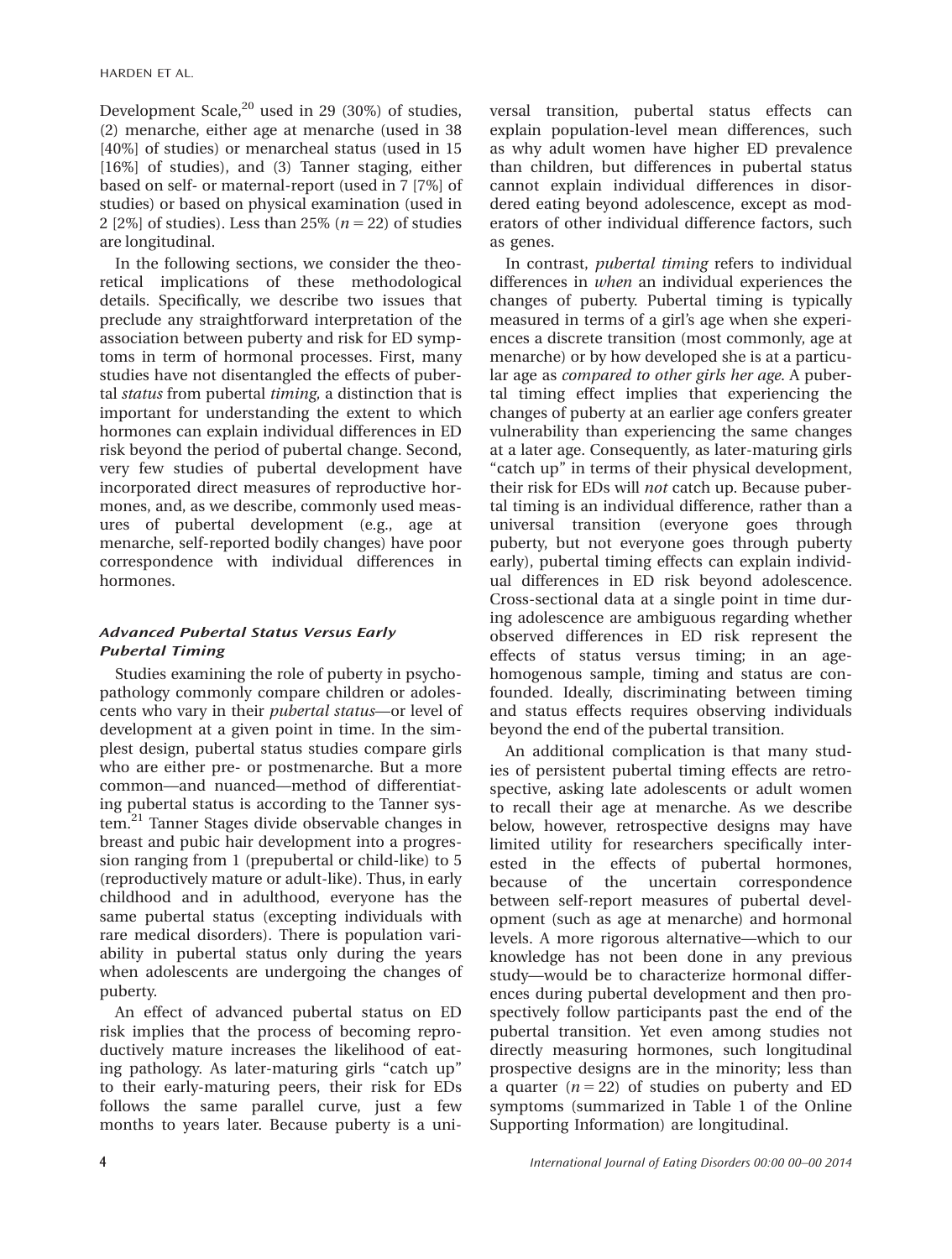The status/timing distinction has been most extensively discussed in terms of visible changes of puberty (e.g., growth of breasts or changes in body shape), but a similar conceptual distinction can be applied to the effects of pubertal hormones. In a sample of adolescent girls still undergoing pubertal change, hormonal variation will reflect both developmental processes (older girls will have higher levels of estradiol than younger girls) and individual differences (earlier developing girls will have higher hormone levels than later maturing girls). A key theoretical question is whether vulnerability conferred by pubertal hormones represents an effect of hormone levels (e.g., adult-like levels are "riskier" than child-like levels, regardless of when hormonal changes occur), hormonal timing (e.g., hormonal transitions that occur earlier are riskier than hormonal transitions occurring later), or some combination of both processes.

## Status Versus Timing Effects in Hormone Studies

Of nearly 100 studies of pubertal development and ED-related outcomes, only two include a direct measure of hormones. The dearth of direct evidence linking hormones and eating phenotypes in pubertal or adolescent samples is surprising, particularly considering the volume of theoretical work that has implicated hormonal change as a key mechanism of developmental risk. Davison et al.<sup>22</sup> found that estradiol was significantly but modestly correlated with lower body esteem at ages 11  $(r = -.19)$  and age 13  $(r = -.18)$ . Moreover, they included two other measures of pubertal development, a nurse exam and maternal report, and their primary analyses reported relations with a latent factor representing variance in pubertal development shared across the three measures. Such multivariate measurement stands out as a strength in the puberty-eating literature.

In contrast, Klump et al., $23$  found that, among 10- to 15-year-old adolescent girls, low-estradiol and high-estradiol groups (based on a median split) did not differ in *mean* levels of disordered eating symptoms. Rather, using a biometric twin design, they found evidence for a genotype  $\times$  estradiol interaction. Among low estradiol girls, heritable influence on disordered eating was minimal, whereas there was substantial heritability among girls with high estradiol. The genotype  $\times$  estradiol interaction effect was interpreted in terms of hormonal "status:" Higher estradiol concentrations activate genetic risk, with the expectation that later maturing girls will eventually catch up to their early

maturing peers. Given the relatively small number of twin pairs and the cross-sectional design, however, it is not possible to determine whether heritable influences on disordered eating are particularly accentuated among girls who experience estradiol increases at a relatively young age (i.e., an effect of hormonal "timing").

## Correspondence Between Common Puberty Measures and Hormones

Because so few studies include hormonal measures, understanding the role of hormonal change during puberty in the development of eating pathology requires particular attention to how puberty is measured and how well these measures capture hormonal variation.

#### Tanner Staging

Tanner staging based on a physical examination by a trained clinician is often claimed as the "gold standard" of pubertal development $^{24}$ ; however, few studies have considered the extent to which Tanner Staging by physical exam captures the underlying endocrine changes of puberty. Among early adolescents (ages 9–14), Tanner stages based on physician exam accounted for only 5%  $(r = .23)$  of the overall variation in estradiol, which is the hormone most commonly implicated by experimental animal research as important for eating<sup>25</sup> (data plotted in Fig. 2). The strongest hormonal correlate of physician-rated breast Tanner Stage was DHEA an adrenal androgen—and to a lesser extent, testosterone. A similarly modest relation between exam-based Tanner stages and estradiol was found by Davison et al.<sup>22</sup> In contrast, Huang et al.<sup>26</sup> found a more substantial relation between estradiol and Tanner stage based on physical exam (Spearman's  $\rho$  = 0.56) in 9- to 14-year-olds, although the majority of variance in estradiol was still unique of Tanner stage. The poor correspondence between exam-based Tanner stages and individual differences in hormones may be partially driven by clinicians' diagnostic errors.27,28

An alternative to physical exam is to provide drawings or pictures representing each Tanner stage and ask adolescents and/or their parents to report, which picture best represents their current stage of development. Shirtcliff et al.<sup>25</sup> found that picture-based self-reports of Tanner stage captured variation in estradiol  $(R^2 = 15\%)$  somewhat better than physical exam, and Huang et al. $^{26}$  found that picture-based self- and parent- reports of Tanner stage were as strongly correlated with serum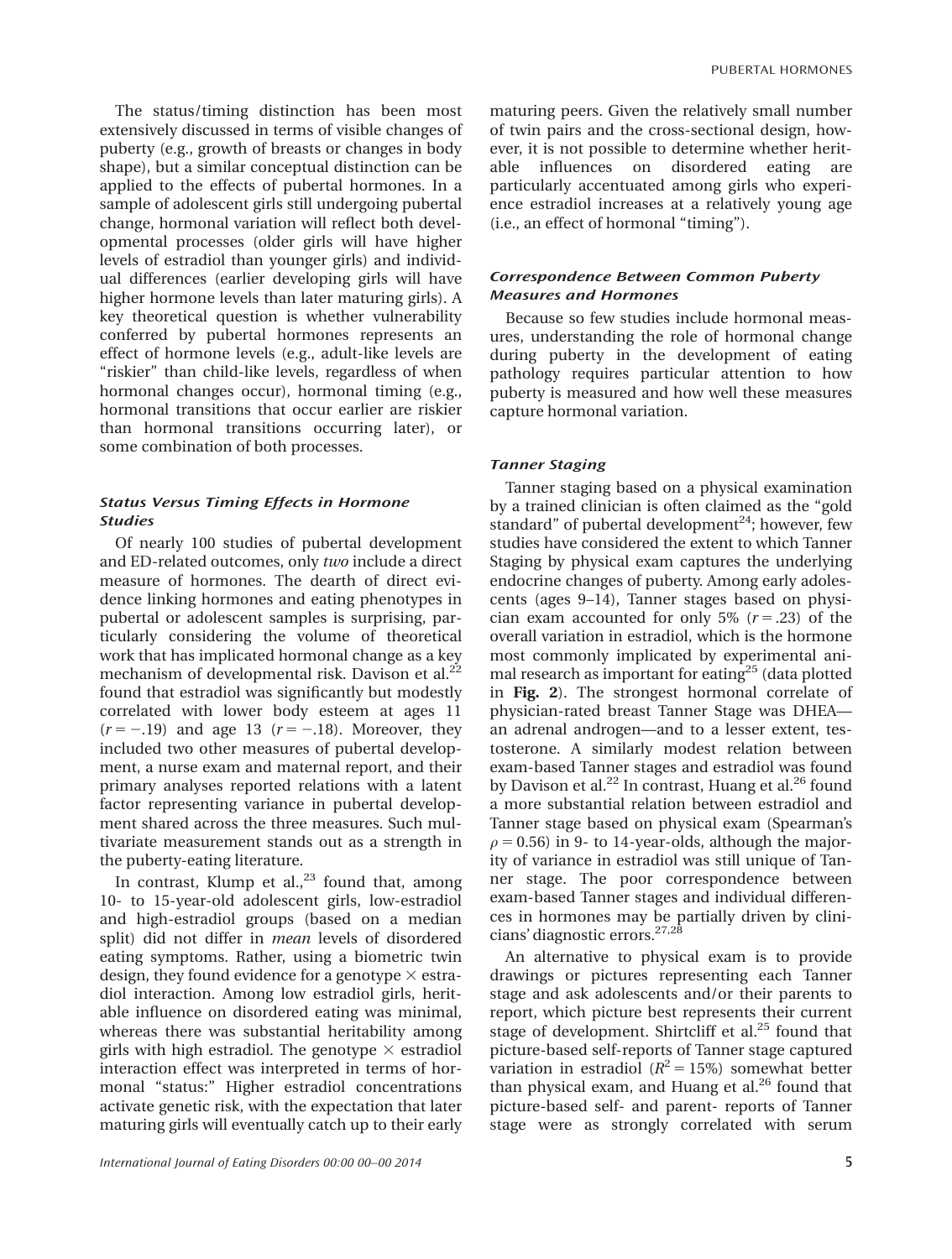Figure 2 Average salivary hormonal concentrations by tanner stage. Data from Table 4 of Shirtcliff et al.<sup>25</sup> Lines represent means; shaded areas represent  $\pm$ 2 SE. Tanner Stages were determined from physical exam. Testosterone and DHEA concentrations are averages across 32 salivary samples. Estradiol concentrations are averages across 5 morning salivary samples.



estradiol concentrations as exam-based Tanner stage ( $\rho = 0.51$  for self-report and 0.55 for parentreport).

## Pubertal Development Scale

The Pubertal Development Scale  $(PDS<sup>20</sup>)$  asks adolescents and/or their parents to rate observed change in various secondary sex characteristics. Inter-rater reliability between parents and children is generally around  $\rho = 0.5$  range but can be as high as  $\rho = 0.8^{29}$  The PDS has many advantages: it is short and cheap, requires minimal training for accurate administration, avoids stimuli (such as pictures of genitals or breasts) that some parents or children might find objectionable, and can be easily scaled-up for large epidemiological studies of both genders, including studies with distance populations. Davison et  $al^{22}$  found that estradiol among European American 11-year-olds was more strongly correlated with maternal report on the PDS  $(r = .40)$  than with Tanner stages based on nurse exams. Similarly, Shirtcliff et al.<sup>25</sup> reported that the PDS items that described characteristics of gonadal development predicted variation in estradiol better than the physical exam  $(R^2 = 15\%$  as compared to 5% for physical exam).

## Age at Menarche

Age at menarche was the most commonly used measure in the studies we reviewed (used in 40%). Like the PDS, age at menarche is typically assessed using self-report, providing investigators with an

inexpensive and brief measure of pubertal timing. Unlike the PDS, age at menarche can be reliably and validly reported on by adult samples. As menarche occurs relatively later in the process of pubertal development, age at menarche or menarcheal status may not be a useful marker for pubertal changes that happen relatively early in development. Moreover, there is not an obvious, reliably-reported analog to age at menarche for boys. Despite these limitations, some evidence suggests that age at menarche indexes individual differences in estrogen exposure. Vihko and  $A$ pter $30$ found that postmenarcheal girls with early menarche (<12 years) had significantly higher estradiol than girls with average (12–13 years) or late menarche; these differences were apparent both premenarcheally and throughout adolescence. Among young adults (ages 20–30), earlier age at menarche (prior to age 12) predicted more rapid rises in estradiol and higher peak levels of estradiol during the follicular phase of the menstrual cycle. $31$ 

# **Discussion**

#### Recommendations for Future Research

EDs are relatively uncommon in childhood and rise precipitously as children—and particularly girls—transition through puberty and adolescence. The striking coincidence of ED symptomatology and female puberty has been attributed to numerous factors, most commonly the discrepancy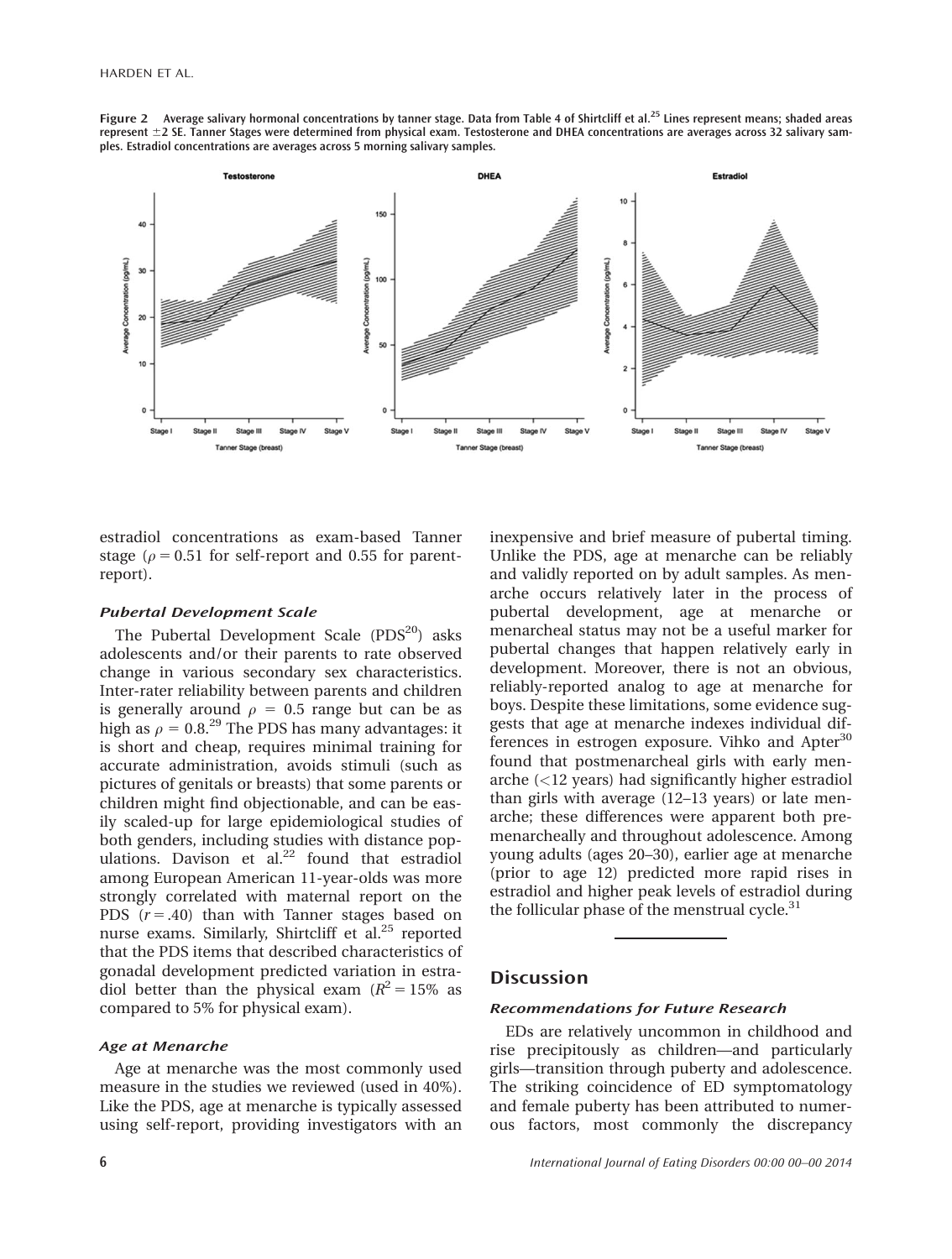between cultural beauty ideals and physiological changes in weight and body shape.<sup>32</sup> Despite clichés of "raging hormones" and widespread acknowledgement of substantial biological change during this period of the lifespan, hardly any studies of ED-related outcomes in pubertal or adolescent samples have directly measured reproductive hormones. Because of the low base rates of clinically-defined EDs and the frequent use of convenience populations in research, the current literature has overwhelmingly focused on continuous dimensions of ED symptoms, broadly defined. Therefore, generalizability of past findings (and the inferences we have drawn from these findings) to clinical-level pathology remains both uncertain and an important vein for future research. Moreover, commonly used measures of pubertal development—including Tanner staging by medical exam—are relatively weak indicators of the underlying hormonal "signal," capturing modest amounts of hormonal variation at best. Therefore, the voluminous literature linking advanced pubertal status and/or pubertal timing with ED-related outcomes cannot be unambiguously interpreted as evidence for the importance of reproductive hormones. Instead current understanding of hormonal effects on ED development during puberty is largely inferred from correlational studies of adult women and experimental studies of animals. As interest in developmental risk for EDs moves forward, there is a strong need for prospective longitudinal studies that incorporate repeated measures of reproductive hormones and multimethod measures of other aspects of pubertal development.

Currently, studies of the relation between reproductive hormones and ED-related outcomes in adult women have focused on intraindividual variability—relatively short-term within-person fluctuations in hormones over the course of the menstrual cycle. $12,13$  In contrast, research on pubertal development (both the few empirical studies that have directly measured hormones and the theoretical work interpreting puberty-ED associations in terms of hormonal mechanisms) has largely emphasized intraindividual change in "basal" or average levels of circulating hormones, which rise over the course of puberty. Intraindividual change and intraindividual variability were memorably referred to by Nesselroade<sup>33</sup> as "the warp and the woof of the developmental fabric," woven together as the "key constituents of our everyday lives" (pp. 213–214). This analogy seems particularly apt when applied to hormonal change, as advancing pubertal development involves both enduring changes in average levels of reproductive hormones and the establishment of cyclic variability—and new interindividual differences in both. For instance, in their longitudinal study, Vihko and Apter<sup>30</sup> noted that early age at menarche was associated with both elevated overall levels of estradiol even prior to menstruation and with more frequent cycle-related hormonal variability, due to the earlier establishment of regular ovulation. They further hypothesized that it was the regular exposure to estradiol spikes during the follicular phase of the menstrual cycle (rather than higher overall basal levels) that contributed to the elevated breast cancer risk seen in women who had early menarche. Thus the dynamic interaction between intraindividual change and intraindividual variability is likely to be critical for understanding how reproductive hormones relate to ED risk.

Longitudinal studies are further necessary to resolve the extent to which hormonal influences on ED-related outcomes depend on the relative age at which pubertal development occurs. On the basis of current research findings, it seems that progressing through puberty creates vulnerability for all children (e.g., pubertal status) and progressing through puberty earlier than peers amplifies this general risk (e.g., pubertal timing). However, the status-timing distinction has not generally been explored with regards to hormonal mechanisms specifically: Do developmental increases in estradiol confer risk for ED-related outcomes generally, or are girls who experience these hormonal changes at an earlier age particularly vulnerable? Understanding this question requires studies that are capable of disentangling universal developmental experiences from individual differences. Cross-sectional studies of pubertal adolescents, which represent the majority of research on pubertal development and ED-related outcomes, cannot fully discriminate status versus timing effects, whereas retrospective studies (which usually use age at menarche as an index of pubertal timing) cannot fully capture individual differences in hormones during the pubertal period.

Cross-sectional studies are additionally ambiguous about other individual differences in pubertal development aside from pubertal timing. Perhaps the most intriguing of these is pubertal tempo, or the rate of physical development.<sup>34</sup> Although the process of physical maturation typically takes four years, there is considerable variability, with extremes ranging from one to seven or more years. To date, pubertal tempo has not been investigated in relation to EDs. Yet rapid tempo might reflect hormonal differences important for eating behavior, as a quicker pubertal progression has been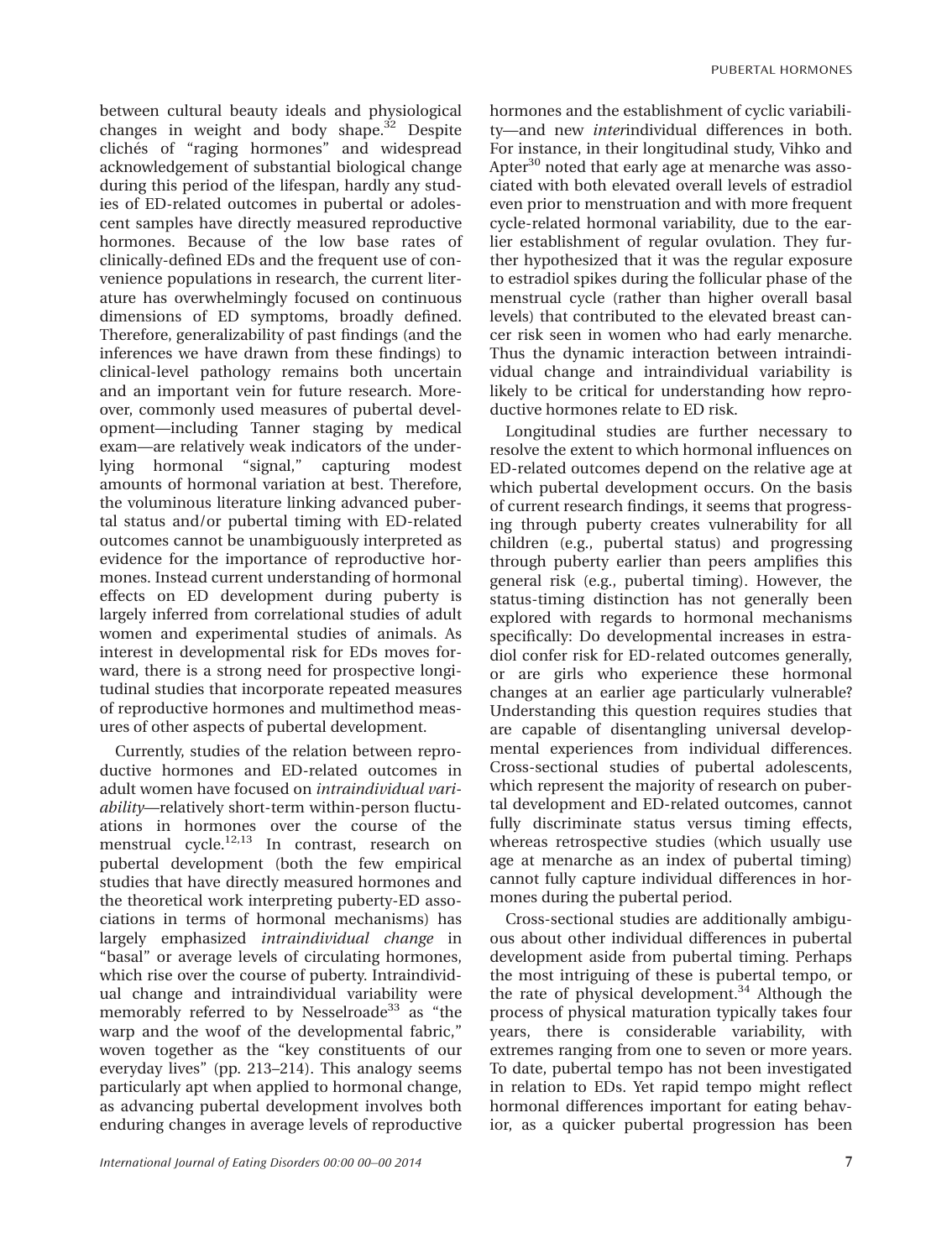associated with higher levels of circulating estrogen and follicle-stimulating hormone in girls.<sup>35</sup>

Prospective longitudinal studies linking pubertal development and EDs face considerable methodological challenges: Pubertal development spans several years; the risk for EDs continues to escalate for several years after that; clinically-defined EDs are low base rate phenomena; and direct measures of hormones and hormonal cycling are expensive and require multiple repeated measurements. In the face of these challenges, we have five recommendations for increasing the feasibility of research with large longitudinal samples. First, it may help to maintain focus on dimensional variation in ED symptoms rather than clinical diagnoses per se, as this approach is both more statistically powerful<sup>36</sup> and—pragmatically—consistent with NIH funding priorities.<sup>37</sup> Second, integrative data analysis approaches can be used to pool data from multiple studies that have measured similar constructs, thus expanding construct coverage and the developmental span captured by the data.<sup>38</sup> Third, researchers can use a planned missingness "twomethod measurement" design,<sup>39</sup> in which a randomly selected subset of individuals is characterized using an "expensive" measure (e.g., multiple daily hormone samples) whereas the entire sample is characterized on a "cheaper" measure (e.g., a single hormone sample or self-report survey). Both measures are then modeled as indicators of a latent factor, yielding lower standard errors and higher statistical power than either measure alone. Fourth, although Tanner stage exams have been claimed as the "gold standard" in puberty research, evidence suggests that Tanner stage exams do not capture hormonal variation better than self-reports, which are considerably cheaper and easier to administer. For researchers specifically interested in hormonal mechanisms, we do not recommend devoting scarce research resources to clinical Tanner stage exams. Combining multiple reports of puberty (e.g., both the PDS and picture-based Tanner stages), modeled in a latent variable framework, will allow researchers to devote research funds toward increasing sample size or including additional hormonal measures while still obtaining a valid and reliable measure of development. Fifth, researchers should explore new technologies for the measurement of hormones in hair.<sup>40</sup> Hair samples index monthly accumulations of hormones and can potentially be used to capture relatively stable individual differences while reducing participant burden and remaining sensitive to pubertal change.

Despite a consistent correlation of puberty with disordered eating, the diversity of research methods and conflation of different pubertal indicators has made mechanistic inferences challenging. It is unclear how well hormones map onto current methods of assessing puberty. Hormonal assay is perhaps the only method of assessing pubertal change that is fully independent of perception. Yet until we understand more about human puberty, particularly the cyclical variation of female hormones across the menstrual cycle and interactions between different hormones, it is difficult to rely exclusively on conclusions from hormone-only studies. Studies that link ED outcomes with multi-method measures of puberty, innovative technologies for measuring hormones, and sophisticated longitudinal designs represent the best chance for discriminating social and biological pathways of risk.

#### References

- 1. Bulik CM. Eating disorders in adolescents and young adults. Child Adolesc Psychiatr Clin N Am 2002;11:201–218.
- 2. Mendle J, Turkheimer E, Emery RE. Detrimental psychological outcomes associated with early pubertal timing in adolescent girls. Dev Rev 2007;27: 151–171.
- 3. Klump KL. Puberty as a critical risk period for eating disorders: A review of human and animal studies. Horm Behav 2013;64:399–410.
- 4. Ge X, Natsuaki MN. In search of explanations for early pubertal timing effects on developmental psychopathology. Curr Dir Psychol Sci 2009;18: 327–331.
- 5. Asarian L, Geary N. Modulation of appetite by gonadal steroid hormones. Philos Trans R Soc B: Biol Sci 2006;361:1251–1263.
- 6. Baker JH, Girdler SS, Bulik CM. The role of reproductive hormones in the development and maintenance of eating disorders. Exp Rev Obstet Gynecol 2012;7:573–583.
- 7. Yu Z, Geary N, Corwin RL. Ovarian hormones inhibit fat intake under bingetype conditions in ovariectomized rats. Physiol Behav 2008;95:501–507.
- 8. Yu Z, Geary N, Corwin RL. Individual effects of estradiol and progesterone on food intake and body weight in ovariectomized binge rats. Physiol Behav 2011;104:687–693.
- 9. Klump KL, Suisman JL, Culbert KM, Kashy DA, Sisk CL. Binge eating proneness emerges during puberty in female rats: A longitudinal study. J Abnorm Psychol 2011;120:948.
- 10. Klump KL, Suisman JL, Culbert KM, Kashy DA, Keel PK, Sisk CL. The effects of ovariectomy on binge eating proneness in adult female rats. Horm Behav 2011;59:585–593.
- 11. Edler C, Lipson SF, Keel PK. Ovarian hormones and binge eating in bulimia nervosa. Psychol Med 2007;37:131–141.
- 12. Klump K, Keel P, Culbert K, Edler C. Ovarian hormones and binge eating: Exploring associations in community samples. Psychol Med 2008;38:1749– 1757.
- 13. Klump KL, Keel PK, Burt SA, Racine SE, Neale MC, Sisk CL, et al. Ovarian hormones and emotional eating associations across the menstrual cycle: An examination of the potential moderating effects of body mass index and dietary restraint. Int J Eat Disord 2013;46:256–263.
- 14. Racine SE, Culbert KM, Keel PK, Sisk CL, Alexandra Burt S, Klump KL. Differential associations between ovarian hormones and disordered eating